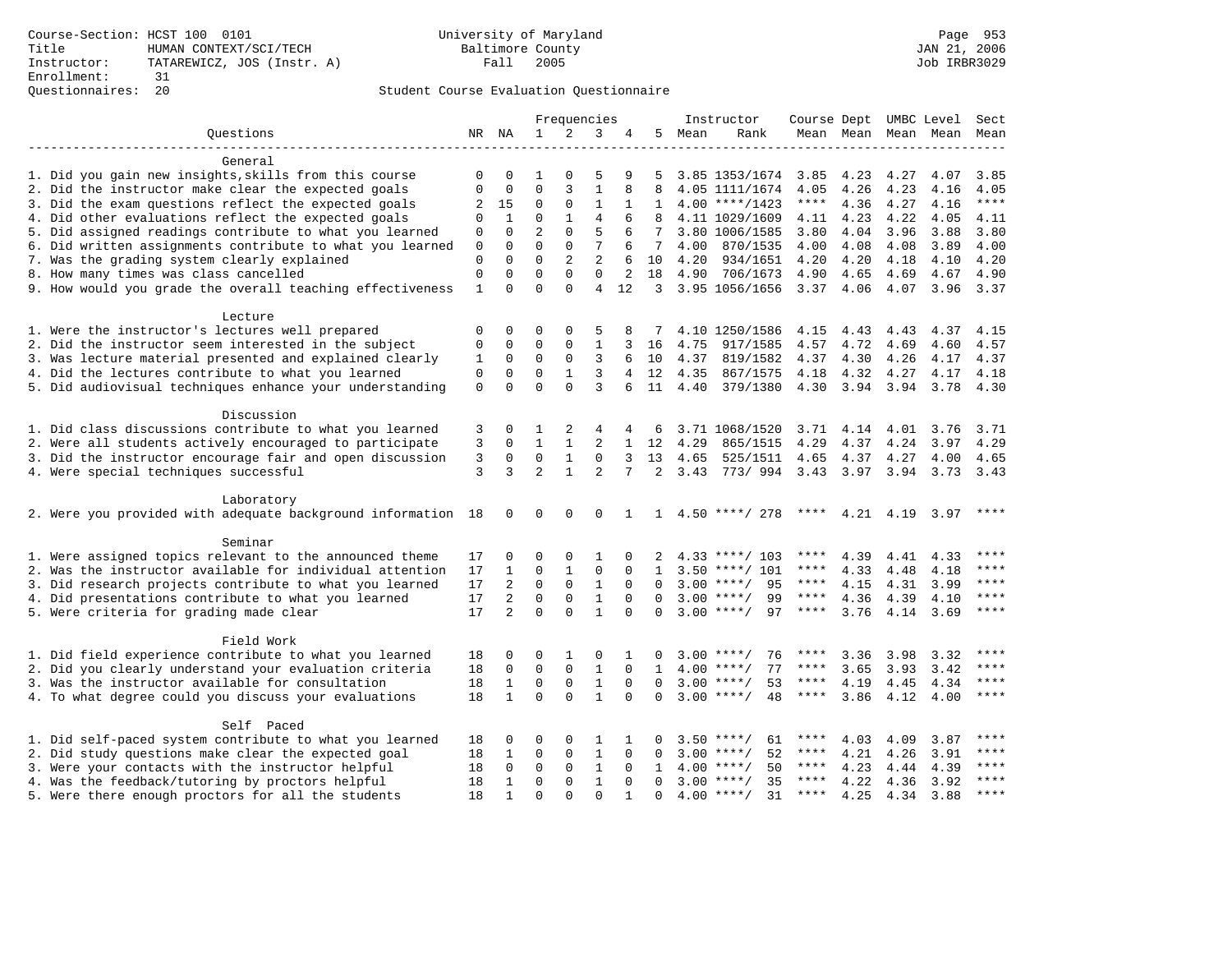| Course-Section: HCST 100 0101 |                            | University of Maryland                  | Page 953     |
|-------------------------------|----------------------------|-----------------------------------------|--------------|
| Title                         | HUMAN CONTEXT/SCI/TECH     | Baltimore County                        | JAN 21, 2006 |
| Instructor:                   | TATAREWICZ, JOS (Instr. A) | 2005<br>Fall.                           | Job IRBR3029 |
| Enrollment:                   | 31                         |                                         |              |
| Ouestionnaires: 20            |                            | Student Course Evaluation Questionnaire |              |

| Credits Earned<br>Cum. GPA |              |               | Expected Grades |    |          | Reasons                | Type                        |    | Majors                            |  |
|----------------------------|--------------|---------------|-----------------|----|----------|------------------------|-----------------------------|----|-----------------------------------|--|
| $00 - 27$                  |              | $0.00 - 0.99$ |                 | Α  | 8        | Required for Majors 10 | Graduate                    | 0  | Major                             |  |
| $28 - 55$                  | 2            | $1.00 - 1.99$ |                 | В  | 10       |                        |                             |    |                                   |  |
| $56 - 83$                  |              | $2.00 - 2.99$ |                 | C. | 0        | General                | Under-grad                  | 20 | Non-major                         |  |
| $84 - 150$                 |              | $3.00 - 3.49$ |                 | D  | 0        |                        |                             |    |                                   |  |
| Grad.                      | $\mathbf{0}$ | $3.50 - 4.00$ |                 | F  | $\Omega$ | Electives              |                             |    | #### - Means there are not enough |  |
|                            |              |               |                 | P  | $\Omega$ |                        | responses to be significant |    |                                   |  |
|                            |              |               |                 |    | $\Omega$ | Other                  |                             |    |                                   |  |
|                            |              |               |                 |    | $\Omega$ |                        |                             |    |                                   |  |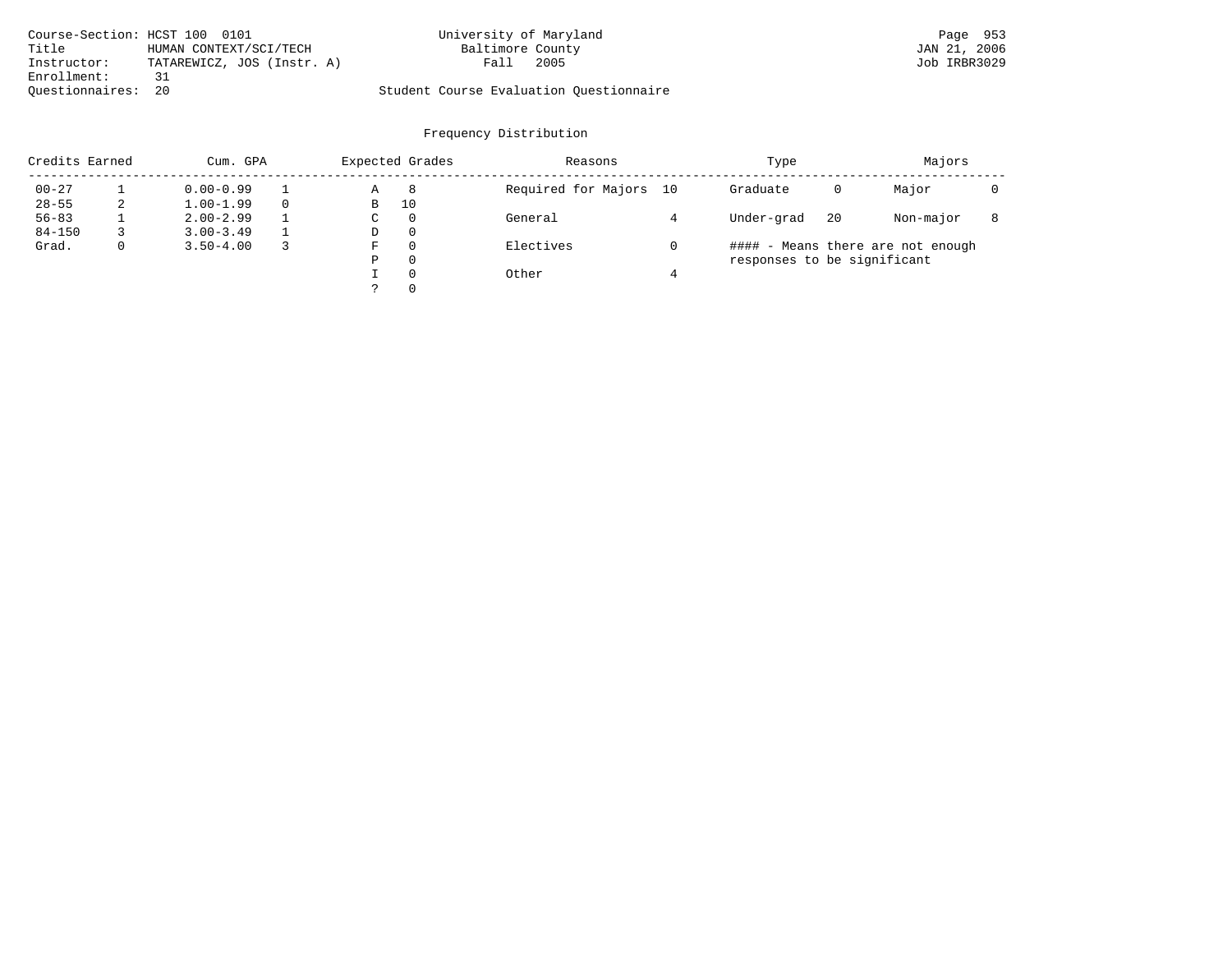| Frequencies<br>Instructor<br>Course Dept UMBC Level                                                                                                                                                                    | Sect        |
|------------------------------------------------------------------------------------------------------------------------------------------------------------------------------------------------------------------------|-------------|
| $\mathbf{1}$<br>2<br>3<br>Ouestions<br>NR NA<br>5.<br>Mean<br>Rank<br>Mean Mean<br>Mean Mean<br>4                                                                                                                      | Mean        |
|                                                                                                                                                                                                                        |             |
| General                                                                                                                                                                                                                |             |
| 1. Did you gain new insights, skills from this course<br>5<br>4.23<br>$\Omega$<br>0<br>1<br>$\Omega$<br>9<br>5<br>3.85 1353/1674<br>3.85<br>4.27<br>4.07                                                               | 3.85        |
| $\mathbf{1}$<br>2. Did the instructor make clear the expected goals<br>$\mathbf{0}$<br>$\Omega$<br>3<br>8<br>4.26<br>4.23<br>$\Omega$<br>R<br>4.05 1111/1674<br>4.05<br>4.16                                           | 4.05        |
| 3. Did the exam questions reflect the expected goals<br>$\mathbf{1}$<br>****<br>2<br>15<br>0<br>0<br>1<br>1<br>$4.00$ ****/1423<br>4.36<br>4.27<br>4.16                                                                | $***$       |
| 4. Did other evaluations reflect the expected goals<br>$\Omega$<br>1<br>1<br>4<br>6<br>4.11 1029/1609<br>4.23<br>4.22<br>$\Omega$<br>8<br>4.11<br>4.05                                                                 | 4.11        |
| $\overline{a}$<br>5. Did assigned readings contribute to what you learned<br>$\Omega$<br>$\Omega$<br>5<br>6<br>3.80 1006/1585<br>3.80<br>4.04<br>3.96<br>3.88<br>$\mathbf 0$                                           | 3.80        |
| $\Omega$<br>7<br>6. Did written assignments contribute to what you learned<br>$\Omega$<br>$\Omega$<br>4.08<br>4.08<br>3.89<br>0<br>6<br>7<br>4.00<br>870/1535<br>4.00                                                  | 4.00        |
| $\Omega$<br>$\overline{c}$<br>$\overline{2}$<br>7. Was the grading system clearly explained<br>$\mathbf 0$<br>0<br>6<br>10<br>4.20<br>934/1651<br>4.20<br>4.20<br>4.18<br>4.10                                         | 4.20        |
| $\Omega$<br>8. How many times was class cancelled<br>$\Omega$<br>$\Omega$<br>$\overline{2}$<br>$\mathbf 0$<br>$\Omega$<br>18<br>4.90<br>706/1673<br>4.90<br>4.65<br>4.69<br>4.67                                       | 4.90        |
| 9. How would you grade the overall teaching effectiveness<br>15<br>$\Omega$<br>$\mathbf{1}$<br>$\mathbf{1}$<br>$\mathbf{1}$<br>$\overline{a}$<br>$\Omega$<br>2.80 1592/1656<br>3.37<br>4.06<br>4.07<br>3.96            | 3.37        |
|                                                                                                                                                                                                                        |             |
| Lecture                                                                                                                                                                                                                |             |
| 1. Were the instructor's lectures well prepared<br>15<br>0<br>0<br>$\Omega$<br>1<br>2<br>4.20 1191/1586<br>4.15<br>4.37<br>2<br>4.43<br>4.43                                                                           | 4.15        |
| 2. Did the instructor seem interested in the subject<br>0<br>0<br>$\mathbf{1}$<br>4.69<br>15<br>0<br>1<br>3<br>4.40 1309/1585<br>4.57<br>4.72<br>4.60                                                                  | 4.57        |
| 3. Was lecture material presented and explained clearly<br>$\mathbf 0$<br>0<br>$\mathbf 0$<br>2<br>16<br>0<br>2<br>$4.50$ ****/1582<br>4.37<br>4.30<br>4.26<br>4.17                                                    | 4.37        |
| 4. Did the lectures contribute to what you learned<br>$\mathbf{1}$<br>$\mathsf 0$<br>$\mathsf 0$<br>0<br>1<br>4.18<br>4.32<br>4.27<br>4.17<br>15<br>3<br>4.00 1138/1575                                                | 4.18        |
| $\Omega$<br>$\mathbf{1}$<br>5. Did audiovisual techniques enhance your understanding<br>$\Omega$<br>$\overline{a}$<br>15<br>$\Omega$<br>$\overline{2}$<br>4.20<br>540/1380<br>4.30<br>3.94 3.94<br>3.78                | 4.30        |
|                                                                                                                                                                                                                        |             |
| Discussion                                                                                                                                                                                                             |             |
|                                                                                                                                                                                                                        |             |
| 1. Did class discussions contribute to what you learned<br>2<br>3<br>0<br>1<br>4<br>3.71 1068/1520<br>3.71<br>4.14<br>4.01<br>3.76<br>4<br>6                                                                           | 3.71        |
| 2. Were all students actively encouraged to participate<br>3<br>$\overline{2}$<br>$\mathbf 0$<br>$\mathbf{1}$<br>$\mathbf{1}$<br>$\mathbf{1}$<br>12<br>4.29<br>4.29<br>4.37<br>4.24<br>3.97<br>865/1515                | 4.29        |
| 3. Did the instructor encourage fair and open discussion<br>3<br>$\mathbf 0$<br>$\mathbf 0$<br>$\mathbf{1}$<br>$\mathbf 0$<br>3<br>13<br>4.65<br>525/1511<br>4.65<br>4.37<br>4.27<br>4.00                              | 4.65        |
| 3<br>$\overline{a}$<br>$\mathbf{1}$<br>4. Were special techniques successful<br>3<br>$\mathfrak{D}$<br>7<br>$\overline{2}$<br>3.43<br>773/994<br>3.43<br>3.97<br>3.94<br>3.73                                          | 3.43        |
|                                                                                                                                                                                                                        |             |
| Laboratory                                                                                                                                                                                                             |             |
| 2. Were you provided with adequate background information 18<br>$\mathbf 0$<br>$\mathbf 0$<br>$\mathbf 0$<br>$\mathbf 0$<br>$1 \quad 4.50$ ****/ 278<br>**** $4.21$ $4.19$<br>3.97<br>1                                |             |
|                                                                                                                                                                                                                        |             |
| Seminar                                                                                                                                                                                                                |             |
| 1. Were assigned topics relevant to the announced theme<br>17<br>0<br>$\Omega$<br>$\Omega$<br>1<br>$4.33$ ****/ 103<br>****<br>4.39<br>4.41<br>$\Omega$<br>2<br>4.33                                                   | $***$ * * * |
| 2. Was the instructor available for individual attention<br>17<br>$\mathbf{1}$<br>$\mathbf 0$<br>$\mathbf{1}$<br>$\mathbf 0$<br>$3.50$ ****/ 101<br>$***$ * * *<br>4.33<br>4.18<br>$\mathbf 0$<br>$\mathbf{1}$<br>4.48 | ****        |
| 3. Did research projects contribute to what you learned<br>$\overline{a}$<br>$\mathbf 0$<br>$\mathbf{1}$<br>95<br>$***$ * * *<br>17<br>$\mathbf 0$<br>$\mathbf 0$<br>$3.00$ ****/<br>4.15<br>4.31<br>3.99<br>$\Omega$  | ****        |
| 17<br>$\overline{a}$<br>$\mathbf 0$<br>$\Omega$<br>$\mathbf{1}$<br>$3.00$ ****/<br>99<br>$***$ * * *<br>4.36<br>4. Did presentations contribute to what you learned<br>$\Omega$<br>4.39<br>4.10<br>$\Omega$            | ****        |
| $\overline{a}$<br>$\Omega$<br>$\mathbf{1}$<br>97<br>5. Were criteria for grading made clear<br>17<br>$\Omega$<br>$\Omega$<br>$3.00$ ****/<br>$***$ * * *<br>3.76<br>$\Omega$<br>4.14<br>3.69                           | $***$       |
|                                                                                                                                                                                                                        |             |
| Field Work                                                                                                                                                                                                             |             |
| 1. Did field experience contribute to what you learned<br>18<br>0<br>$\Omega$<br>1<br>$\mathbf 0$<br>76<br>3.36<br>3.98<br>3.32<br>1<br>O<br>$3.00$ ****/<br>****                                                      | $***$ * * * |
| $\Omega$<br>$\mathbf 0$<br>$\mathbf{1}$<br>2. Did you clearly understand your evaluation criteria<br>$\mathbf 0$<br>$\mathbf 0$<br>77<br>3.65<br>18<br>$\mathbf{1}$<br>4.00<br>$***$ /<br>****<br>3.93<br>3.42         |             |
| $\mathbf{1}$<br>3. Was the instructor available for consultation<br>$\mathbf{1}$<br>$\mathbf 0$<br>$\mathsf 0$<br>53<br>18<br>$\mathbf 0$<br>0<br>$3.00$ ****/<br>****<br>4.19<br>4.45<br>4.34                         | ****        |
| $\mathbf{1}$<br>$\Omega$<br>$\Omega$<br>$\mathbf{1}$<br>$3.00$ ****/<br>48<br>4. To what degree could you discuss your evaluations<br>18<br>$\Omega$<br>****<br>3.86<br>4.12<br>4.00<br>$\Omega$                       | $***$       |
|                                                                                                                                                                                                                        |             |
| Self Paced                                                                                                                                                                                                             |             |
| 1. Did self-paced system contribute to what you learned<br>18<br>0<br>0<br>$\Omega$<br>1<br>1<br>$3.50$ ****/<br>61<br>****<br>4.03<br>4.09<br>3.87<br>0                                                               | ****        |
| 2. Did study questions make clear the expected goal<br>$\mathbf{1}$<br>$\Omega$<br>$\mathbf 0$<br>$\Omega$<br>3.00<br>52<br>4.21<br>4.26<br>3.91<br>18<br>1<br>$\Omega$<br>$***/$<br>****                              | ****        |
| $\mathbf{1}$<br>3. Were your contacts with the instructor helpful<br>$\Omega$<br>$\mathbf 0$<br>$\mathbf 0$<br>$***$ * * *<br>4.23<br>18<br>$\Omega$<br>4.00<br>$***/$<br>50<br>4.44<br>4.39<br>1                      | $***$       |
| $1\,$<br>4. Was the feedback/tutoring by proctors helpful<br>$\Omega$<br>0<br>$3.00$ ****/<br>35<br>$***$ * * *<br>4.22<br>18<br>$\Omega$<br>$\Omega$<br>4.36<br>3.92<br>1                                             | $***$       |
| 5. Were there enough proctors for all the students<br>$\Omega$<br>$\Omega$<br>$4.00$ ****/<br>31<br>$***$ * * *<br>4.25<br>18<br>$\mathbf{1}$<br>$\Omega$<br>$\Omega$<br>4.34<br>3.88                                  | ****        |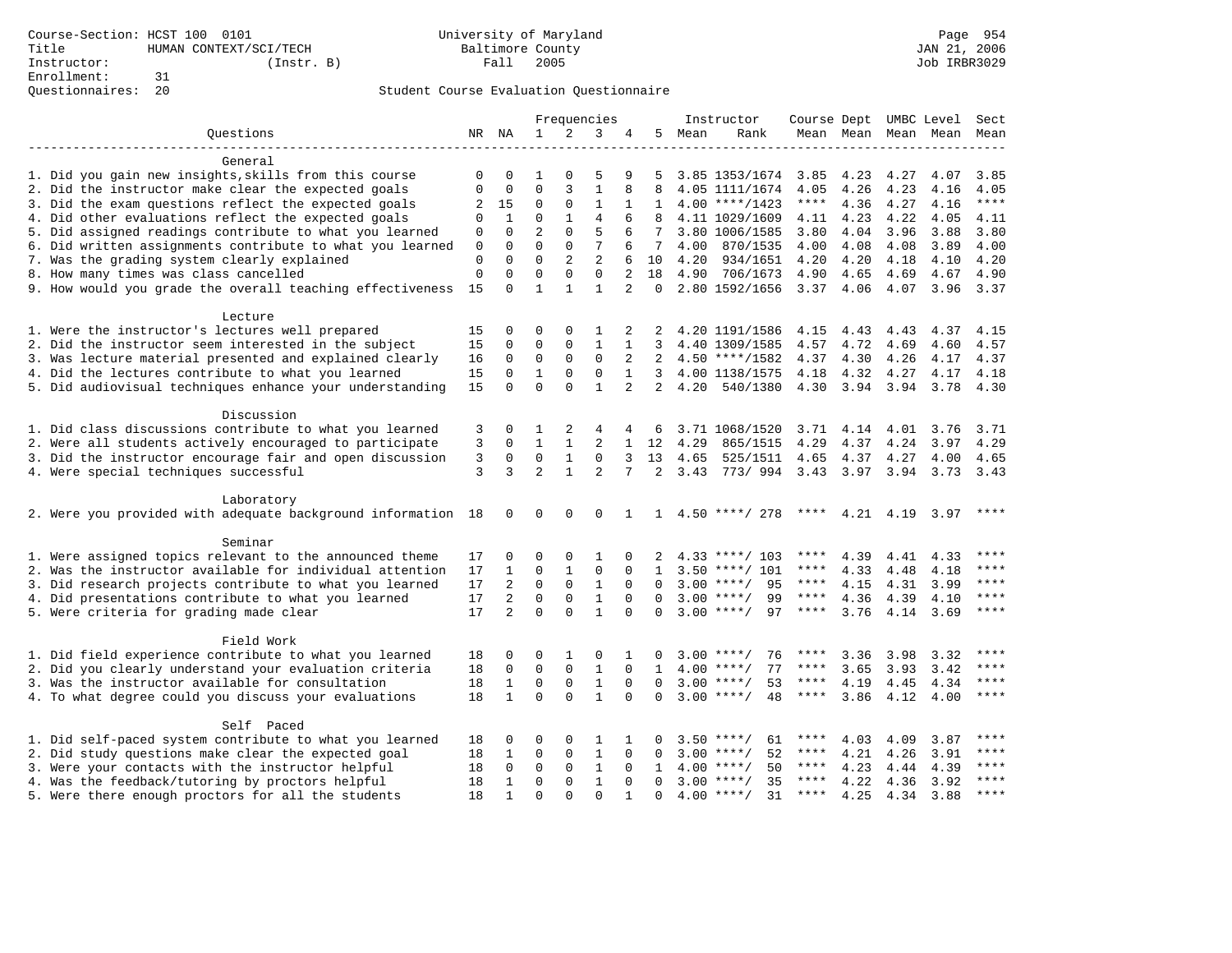| Course-Section: HCST 100 0101 |                        | University of Maryland                  | Page 954     |
|-------------------------------|------------------------|-----------------------------------------|--------------|
| Title                         | HUMAN CONTEXT/SCI/TECH | Baltimore County                        | JAN 21, 2006 |
| Instructor:                   | (Instr. B)             | 2005<br>Fall                            | Job IRBR3029 |
| Enrollment:                   |                        |                                         |              |
| Questionnaires:               | 20                     | Student Course Evaluation Questionnaire |              |

| Credits Earned<br>Cum. GPA |              |               | Expected Grades |    |          | Reasons                | Type                        |    | Majors                            |  |
|----------------------------|--------------|---------------|-----------------|----|----------|------------------------|-----------------------------|----|-----------------------------------|--|
| $00 - 27$                  |              | $0.00 - 0.99$ |                 | Α  | 8        | Required for Majors 10 | Graduate                    | 0  | Major                             |  |
| $28 - 55$                  | 2            | $1.00 - 1.99$ |                 | В  | 10       |                        |                             |    |                                   |  |
| $56 - 83$                  |              | $2.00 - 2.99$ |                 | C. | 0        | General                | Under-grad                  | 20 | Non-major                         |  |
| $84 - 150$                 |              | $3.00 - 3.49$ |                 | D  | 0        |                        |                             |    |                                   |  |
| Grad.                      | $\mathbf{0}$ | $3.50 - 4.00$ |                 | F  | $\Omega$ | Electives              |                             |    | #### - Means there are not enough |  |
|                            |              |               |                 | P  | $\Omega$ |                        | responses to be significant |    |                                   |  |
|                            |              |               |                 |    | $\Omega$ | Other                  |                             |    |                                   |  |
|                            |              |               |                 |    | $\Omega$ |                        |                             |    |                                   |  |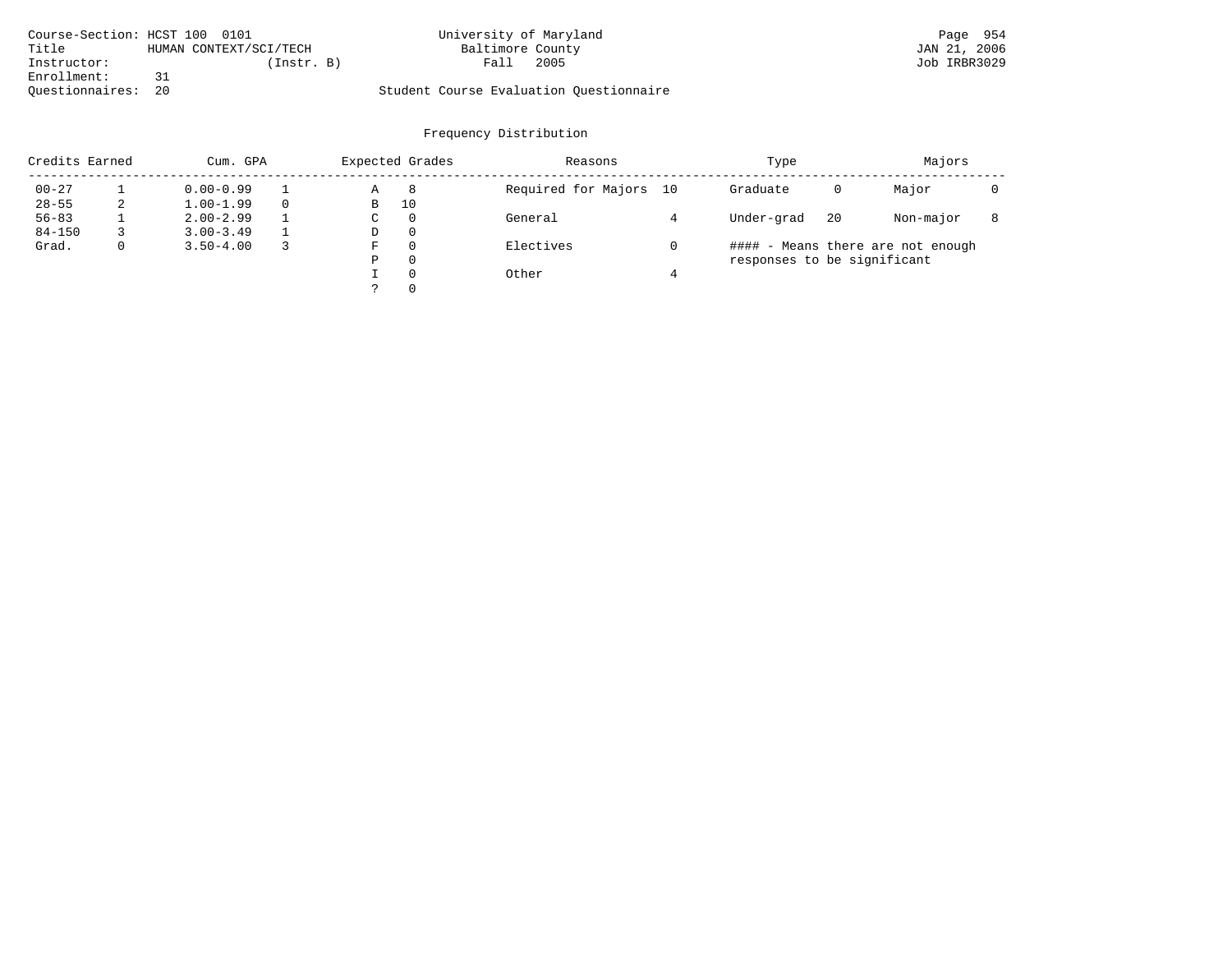|                                                           |          |              |          |          | Frequencies    |          |   |      | Instructor     | Course Dept |      | UMBC Level |      | Sect |
|-----------------------------------------------------------|----------|--------------|----------|----------|----------------|----------|---|------|----------------|-------------|------|------------|------|------|
| Ouestions                                                 | NR.      | ΝA           |          |          | 3              | 4        | 5 | Mean | Rank           | Mean        | Mean | Mean       | Mean | Mean |
| General                                                   |          |              |          |          |                |          |   |      |                |             |      |            |      |      |
| 1. Did you gain new insights, skills from this course     |          | $\Omega$     | 0        | $\Omega$ |                |          |   | 4.50 | 607/1674       | 4.50        | 4.23 | 4.27       | 4.07 | 4.50 |
| 2. Did the instructor make clear the expected goals       | $\Omega$ | $\Omega$     | $\Omega$ | $\Omega$ |                |          |   | 4.25 | 931/1674       | 4.25        | 4.26 | 4.23       | 4.16 | 4.25 |
| 4. Did other evaluations reflect the expected goals       | $\Omega$ | $\Omega$     | $\Omega$ | $\Omega$ | 0              |          |   | 4.50 | 490/1609       | 4.50        | 4.23 | 4.22       | 4.05 | 4.50 |
| 5. Did assigned readings contribute to what you learned   |          | $\Omega$     |          |          |                |          |   | 4.67 | 224/1585       | 4.67        | 4.04 | 3.96       | 3.88 | 4.67 |
| 6. Did written assignments contribute to what you learned |          | $\Omega$     | $\Omega$ | $\Omega$ |                |          |   | 4.00 | 870/1535       | 4.00        | 4.08 | 4.08       | 3.89 | 4.00 |
| 7. Was the grading system clearly explained               |          | $\Omega$     | 0        | $\Omega$ | 0              |          |   | 4.67 | 330/1651       | 4.67        | 4.20 | 4.18       | 4.10 | 4.67 |
| 8. How many times was class cancelled                     |          | $\Omega$     | $\Omega$ | $\Omega$ | $\Omega$       | $\Omega$ | 3 | 5.00 | 1/1673         | 5.00        | 4.65 | 4.69       | 4.67 | 5.00 |
| 9. How would you grade the overall teaching effectiveness | $\Omega$ | $\cap$       |          | $\cap$   | $\mathfrak{D}$ |          |   |      | 3.50 1377/1656 | 3.88        | 4.06 | 4.07       | 3.96 | 3.88 |
| Lecture                                                   |          |              |          |          |                |          |   |      |                |             |      |            |      |      |
| 1. Were the instructor's lectures well prepared           |          | $\Omega$     | 0        | $\Omega$ | $\Omega$       |          |   | 4.50 | 858/1586       | 4.58        | 4.43 | 4.43       | 4.37 | 4.58 |
| 2. Did the instructor seem interested in the subject      | 0        | $\Omega$     | $\Omega$ | $\Omega$ | $\Omega$       |          | 4 | 5.00 | 1/1585         | 5.00        | 4.72 | 4.69       | 4.60 | 5.00 |
| 3. Was lecture material presented and explained clearly   | $\Omega$ | $\Omega$     | $\Omega$ | $\Omega$ | $\Omega$       |          |   | 4.75 | 313/1582       | 4.71        | 4.30 | 4.26       | 4.17 | 4.71 |
| 4. Did the lectures contribute to what you learned        | 0        | $\Omega$     | 0        | $\Omega$ |                | $\cap$   |   | 4.50 | 692/1575       | 4.42        | 4.32 | 4.27       | 4.17 | 4.42 |
| 5. Did audiovisual techniques enhance your understanding  | 0        |              | U        | $\cap$   |                |          |   | 4.00 | 666/1380       | 3.83        | 3.94 | 3.94       | 3.78 | 3.83 |
| Discussion                                                |          |              |          |          |                |          |   |      |                |             |      |            |      |      |
| 1. Did class discussions contribute to what you learned   | $\Omega$ | $\Omega$     | 0        | $\Omega$ | $\Omega$       |          |   | 4.50 | 397/1520       | 4.50        | 4.14 | 4.01       | 3.76 | 4.50 |
| 2. Were all students actively encouraged to participate   | 0        | $\mathbf{0}$ | $\Omega$ | $\Omega$ | $\Omega$       | $\Omega$ | 4 | 5.00 | 1/1515         | 5.00        | 4.37 | 4.24       | 3.97 | 5.00 |
| 3. Did the instructor encourage fair and open discussion  | 0        |              |          | $\Omega$ | 0              | $\Omega$ |   | 5.00 | 1/1511         | 5.00        | 4.37 | 4.27       | 4.00 | 5.00 |
| 4. Were special techniques successful                     | O        |              |          | $\cap$   |                |          |   | 4.50 | 205/994        | 4.50        | 3.97 | 3.94       | 3.73 | 4.50 |

|            | Credits Earned<br>Cum. GPA |               |  | Expected Grades |          | Reasons             | Type                        | Majors |                                   |  |
|------------|----------------------------|---------------|--|-----------------|----------|---------------------|-----------------------------|--------|-----------------------------------|--|
| $00 - 27$  |                            | $0.00 - 0.99$ |  | Α               |          | Required for Majors | Graduate                    | 0      | Major                             |  |
| $28 - 55$  | 0                          | $1.00 - 1.99$ |  | В               | 0        |                     |                             |        |                                   |  |
| $56 - 83$  |                            | $2.00 - 2.99$ |  | C               | 0        | General             | Under-grad                  | 4      | Non-major                         |  |
| $84 - 150$ | 2                          | $3.00 - 3.49$ |  | D               | 0        |                     |                             |        |                                   |  |
| Grad.      | 0                          | $3.50 - 4.00$ |  | F               | $\Omega$ | Electives           |                             |        | #### - Means there are not enough |  |
|            |                            |               |  | Ρ               | 0        |                     | responses to be significant |        |                                   |  |
|            |                            |               |  |                 | $\Omega$ | Other               |                             |        |                                   |  |
|            |                            |               |  |                 |          |                     |                             |        |                                   |  |